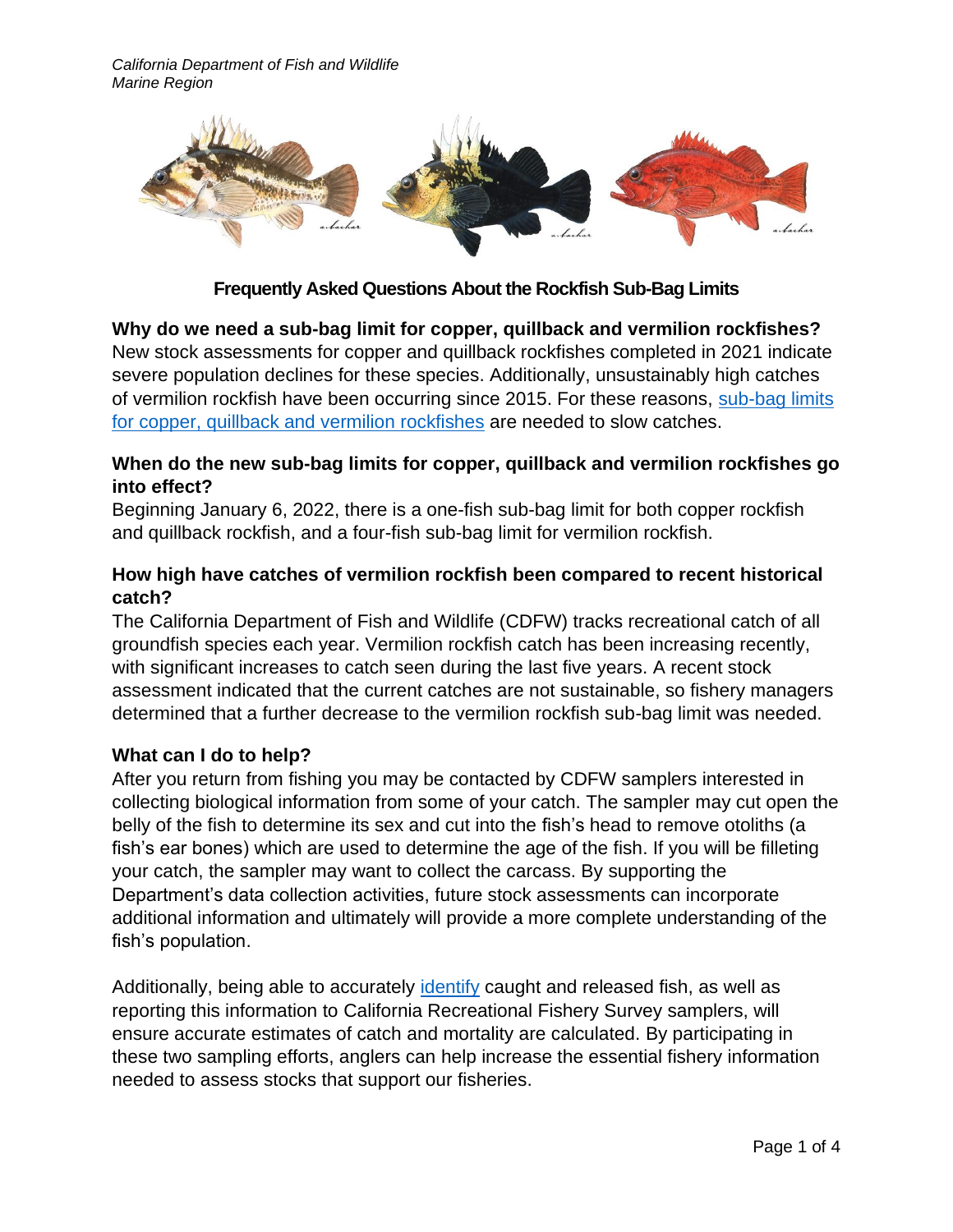### **What is the RCG complex?**

Present regulations establish recreational bag limits which vary by species or species groups and are designed to keep catch within legally allowable harvest limits. The Rockfish, Cabezon, and Greenling (RCG) complex has a 10-fish daily bag limit meaning that each angler's catch can be composed of any combination of rockfish, cabezon, or greenling as long as total catch does not exceed 10 fish. Recreational regulations for the RCG complex, and other groundfish species can vary by geographic area. For more detailed information on recreational groundfish regulations and to stay informed of inseason changes, please visit CDFW's [summary of recreational groundfish fishing](https://www.wildlife.ca.gov/Fishing/Ocean/Regulations/Groundfish-Summary)  [regulations for 2022](https://www.wildlife.ca.gov/Fishing/Ocean/Regulations/Groundfish-Summary) or call the Recreational Groundfish Hotline at (831) 649-2801.

### **What does a sub-bag limit mean?**

Sub-bag limits are implemented when harvest limits can't accommodate the 10-fish RCG complex daily bag limit being comprised of a single species. Beginning in 2022, changes to recreational regulations in California resulted in implementation of a new one-fish sub-bag limit for copper and quillback rockfishes, and a reduction to the vermilion rockfish sub-bag limit from five to four fish. That means that anglers are now limited to no more than one copper rockfish, one quillback rockfish, and four vermilion rockfish per day within the 10-fish RCG complex daily bag limit. In past years, there have been sub-bag limits on other RCG complex species including canary, black, gopher and bocaccio rockfishes, cabezon and greenling. However, those sub-bag limits are no longer needed to keep catches of those species within allowable levels.

### **Why are sub-bag limits even needed?**

For many groundfish species, a population or stock assessment is conducted to inform fishery managers how much can be sustainably taken of a single species, or in some cases a combination of species. Stock assessment information may also indicate catch of a particular species needs to be reduced to avoid overharvesting the population. A sub-bag limit for species within the RCG complex can help achieve that goal without having to reduce the entire 10-fish daily bag limit. In past years, there have been subbag limits on various species such as canary rockfish, black rockfish, bocaccio and cabezon. To stay up to date on groundfish regulations see CDFW's summary of [groundfish regulations webpage](https://wildlife.ca.gov/Fishing/Ocean/Regulations/Groundfish-Summary) or call the Recreational Groundfish Hotline at (831) 649-2801.

### **What about lingcod?**

Lingcod are not part of the RCG complex and have a separate bag limit. If an angler caught their daily bag limits for lingcod and RCG complex species, they would have 12 fish: two lingcod plus 10 RCG complex species.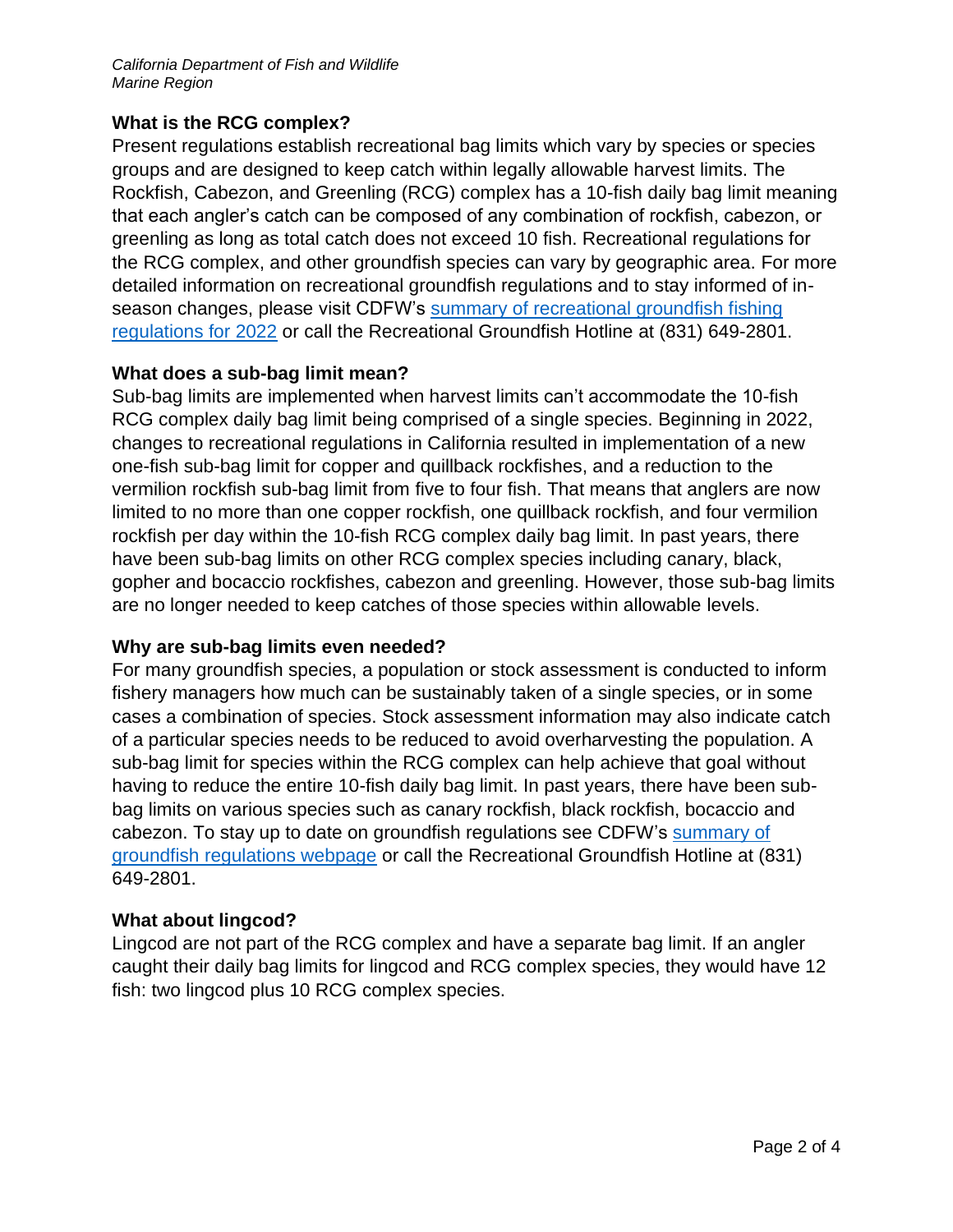## **I caught my sub-bag limit but would like to continue fishing because I haven't yet reached the 10-fish RCG complex limit. What do I do if I catch more copper, quillback or vermilion rockfishes?**

If you find yourself catching copper, quillback or vermilion rockfishes after you've reached your sub-bag limit for any of those species, the best fishing practice would include relocating to different fishing grounds or switching targets to non-rockfish species to continue your trip. Other options include use of descending devices to return fish exhibiting signs of [barotrauma](https://wildlife.ca.gov/conservation/marine/groundfish/barotrauma) back to the seafloor safely to minimize mortality.

### **Why was a sub-bag limit chosen over other possible regulation changes like size limits or changes to seasons?**

Regulations for groundfish (which includes all rockfish, lingcod, and some flatfish) are revised biennially, and sometimes inseason, through a public federal process. CDFW participates in this federal process and recommends changes to these types of regulations and other management measures for California's fisheries.

While the addition of new sub-bag limits does make the already complex regulations more complicated, it was the simplest and likely most effective way to slow catches of copper, quillback and vermilion rockfishes while minimizing impacts to other target species. Due to bycatch concerns, establishing a shorter season for copper, quillback or vermilion rockfishes is not desirable if boat-based seasons for other rockfish and bottomfish species remain open. A minimum size limit for rockfish species is generally not a preferred method to reduce catch, since release mortality can be significant.

## **Does the sub-bag limit for "vermilion rockfish" include the recently discovered sunset rockfish since they are too difficult to tell apart?**

Yes, they both count toward the four fish "vermilion rockfish" sub-bag limit. Some of you might have heard of a newly discovered rockfish that is closely related to vermilion rockfish and found predominately in Southern California. Both species are nearly identical in appearance and were thought to be a single species of vermilion rockfish for decades. Recent genetic analysis identified sunset rockfish as a separate species from vermilion rockfish. Despite that, you can keep calling them all vermilion rockfish since it's very difficult to figure out which is which, and as a result, they are considered the same in terms of management.

# **How do I know if I caught a copper, quillback or vermilion rockfish?**

While it can be challenging to identify rockfish, anglers are responsible for properly identifying the species they catch to ensure regulations for those species are followed.

There are numerous fish [identification resources](https://wildlife.ca.gov/Fishing/Ocean/Fish-ID) developed by CDFW available to anglers, including flyers to help distinguish copper, quillback and vermilion rockfishes from similar looking species.

- [Copper rockfish, canary rockfish and gopher rockfish identification](https://nrm.dfg.ca.gov/FileHandler.ashx?DocumentID=197164&inline)
- [Quillback rockfish, China rockfish and black-and-yellow rockfish identification](https://nrm.dfg.ca.gov/FileHandler.ashx?DocumentID=197176&inline)